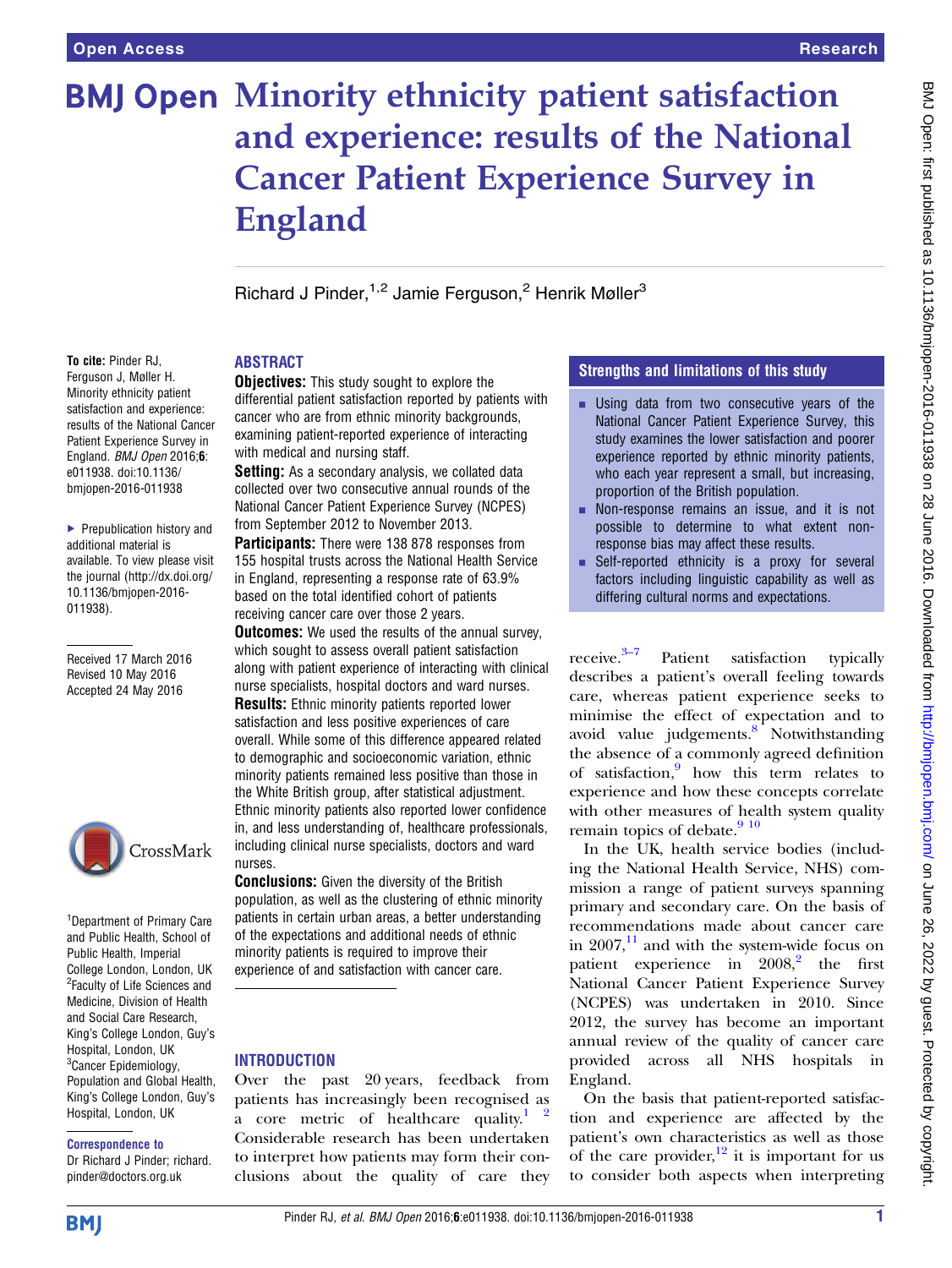<span id="page-1-0"></span>results from patient surveys. A number of patient characteristics have been observed to affect satisfaction and experience: women tend to report less positively,  $13$ as do younger adults. $14 \frac{15}{15}$  Patients from poorer socioeconomic backgrounds tend towards more negative reviews,  $16-18$  $16-18$  as do those with poorer health status.<sup>[13](#page-7-0)</sup> While patient-side factors may influence survey responses to some degree, providers and health system planners must not lose sight of the potential for provider-side quality issues to influence reporting. Moreover, in a truly patient-centred system, there remains an important principle to improve satisfaction and experience, and to respond to patient need no matter how diverse.

The proportion of the UK population reporting their ethnicity as White British or White Irish has decreased from 91.3% to 86.0% from 2001 to 2011 (the most recent UK census).<sup>[19](#page-7-0)</sup> Often focused in metropolitan areas, the non-White British groups form the majority in a number of areas: in boroughs (local administrative districts) of East London, the White British population is  $16.7\%$ .<sup>[19](#page-7-0)</sup> In the USA, an analysis of experience of patients with cancer found non-White ethnicity as a primary predictor of lower patient satisfaction.<sup>[20](#page-7-0)</sup> Previous published work on the English 2011/2012 Cancer Patient Experience Survey (CPES) data has been consistent with these findings. $21$  The concept of ethnicity is not straightforward: ethnicity by self-report may overlap with individuals' ideas of self-identity, spanning nationality, religion and language. Ethnicity is recorded differently in each country, but may be useful within a country in facilitating an equitable and patient-centred health service. Qualitative research into experience of patients with cancer in Australia has shown that immigrant patients face additional challenges for their diagnosis, including cultural isolation and linguistic hurdles. $^{22}$  $^{22}$  $^{22}$  Recently, research has suggested that immigrant patients (in particular those from Chinese backgrounds) report poorer experience than those identifying as Anglo-Australian; $^{23}$  $^{23}$  $^{23}$  in that study both linguistic and cultural expectations were suggested to be involved.

In studying ethnicity through this national survey, the relatively small number of ethnic minority patients in the survey is a challenge for statistical power. By bringing together two consecutive annual surveys, we aim to identify associations of ethnicity on patient satisfaction with, and experience of, cancer care in the English health service.

### **METHODS**

#### Data collection and collation

We combined the data sets from the 2013 and 2014 surveys (table 1). For the variables used in this study, there was no difference between the 2013 and 2014 questionnaires. The samples included all patients receiving treatment for cancer over a 3-month period in the preceding year. The surveys included both, inpatients and day-case/outpatients, corresponding to approximately one-third and two-thirds of the sample size, respectively. These data sets were anonymised at source and, therefore, as a secondary analysis of national data, explicit ethical approval for the study was not required.

For the 2013 survey, 68 737 questionnaires were returned corresponding to a response rate of  $63.9\%$ .<sup>[24](#page-7-0)</sup> A 63.9% response rate was also achieved for 2014, totalling  $70\,141$  responses.<sup>[25](#page-7-0)</sup> The response rates exhibited considerable variation between hospitals, ranging from 33% to 75%. Reasons for non-response were not provided, but there was a tendency for lower response rates among London hospitals. $24$  This response rate was broadly similar to other NHS surveys.<sup>26</sup>

### Demographic measures

Sex, employment status and ethnicity were self-reported through the paper questionnaire. The Index of Multiple Deprivation (IMD), the official composite measure of deprivation in England, was derived on the basis of patient postcode ascertained from the health record; we

| Survey summaries for the National Cancer Patient Experience Surveys (NCPES) 2013 and 2014<br><b>Table 1</b> |                                |                                |  |  |
|-------------------------------------------------------------------------------------------------------------|--------------------------------|--------------------------------|--|--|
|                                                                                                             | <b>NCPES 2013<sup>24</sup></b> | NCPES 2014 <sup>25</sup> 26 34 |  |  |
| Variable (%)                                                                                                |                                |                                |  |  |
| Patients treated during sample period                                                                       | 116 525                        | 118081                         |  |  |
| Actual sample size*                                                                                         | Not reported                   | 109763                         |  |  |
| <b>Respondents</b>                                                                                          | 68 737 (63.9%)                 | 70 141 (63.9%)                 |  |  |
| <b>Hospital Trustst</b>                                                                                     | 155                            | 153                            |  |  |
| Response rate range per Trust                                                                               | $33 - 74%$                     | $42 - 75%$                     |  |  |
| Sample inclusion period                                                                                     | September 2012 to              | September 2013 to              |  |  |
|                                                                                                             | November 2012                  | November 2013                  |  |  |
| Proportion of respondents rating their care<br>as excellent or very good                                    | 58 525 (88.4%)                 | 59 677 (89.0%)                 |  |  |

\*The actual sample size excludes patients known to have died, patients opting out for a variety of reasons and to those to whom no questionnaire has been sent.

†Hospital Trusts are the organisations providing care, where a Trust may be responsible for providing care across two or more hospital sites; mergers account for the reduction in Trust numbers between 2013 and 2014.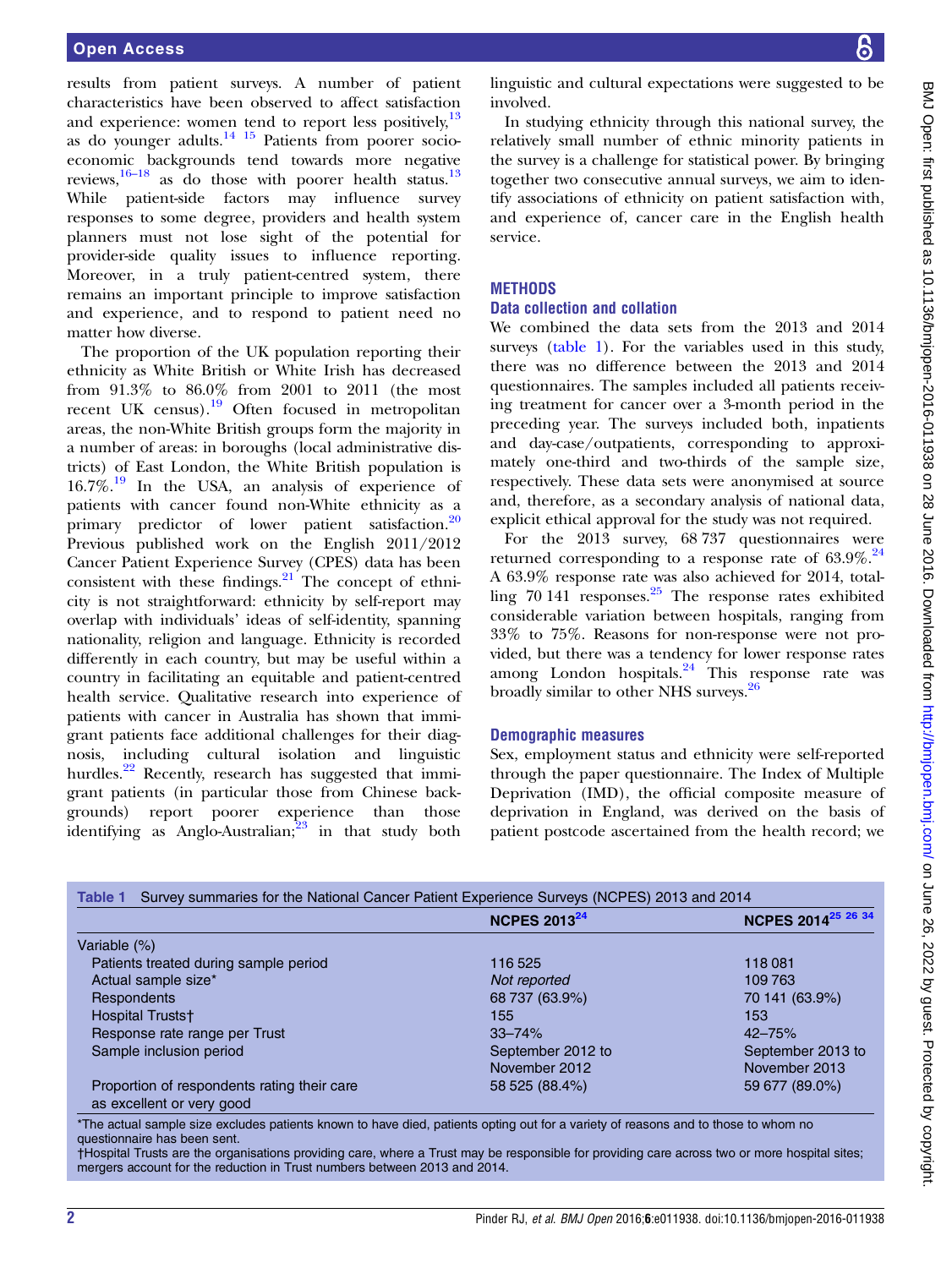refer to this as 'deprivation' in this paper. Whether a patient was treated in London or not was identified for each record on the basis of hospital provider location.

#### Patient satisfaction measure

The overall patient satisfaction question was the final question to be asked after up to 69 other questions, and enquired, 'Overall, how would you rate your care?' Respondents subsequently ticked one of five responses, labelled 'excellent', 'very good', 'good', 'fair' or 'poor'. For most of the analyses (and unless otherwise specified), we grouped the responses as 'excellent' and 'not excellent'. An additional sensitivity analysis combining 'excellent' and 'very good' versus the remaining three responses was also undertaken.

#### Patient experience measures

Five other questions regarding patient experience were selected to determine associations between ethnicity and other factors. These five questions were chosen a priori on the basis of their being related to hospital-based care, and involving the respondents' interactions and perceptions of three discrete professional groups; we are not aware of any previous literature specifically using these questions. We hypothesised that patient interaction with these three professional groups may impact on satisfaction and would potentially be of value in identifying training needs, with a view to improving the quality of healthcare provided.

The first of these groups comprised the clinical nurse specialists (CNS), a group of nursing staff who provide continuous specialist support to cancer patients. Participants were asked, 'When you have important questions to ask your CNS, how often do you get answers you can understand?' Respondents subsequently ticked one of four responses, labelled 'all or most of the time', 'some of the time', 'rarely or never' or 'I do not ask any questions'. Similar questions were asked regarding hospital doctors and ward nurses. For the purposes of the analysis, we recoded the responses into either 'all or most of the time' and 'not all or most of the time'.

For both, hospital doctors and ward nurses, a second question asked was, 'Did you have confidence and trust in [staff group] treating you?' Respondents were invited to tick a box corresponding to one of three responses: 'in all of them', 'in some of them' or 'in none of them'. For the purposes of the analysis, we recoded the responses into either 'in all of them' or 'not in all of them'.

#### Data analyses

The data were compiled and analysed using STATA V.14.0. Descriptive analyses were supplemented by univariate and multivariate logistic regression calculating odds ratios (ORs) and 95% confidence intervals (CIs). Where applicable to the logistic regression, p values for trend or heterogeneity were calculated. Analyses were conducted on the basis of the responses recorded: for example, if a patient did not interact with a ward nurse

during his or her care pathway, they would be omitted from the analysis (and not included in the denominator) for that analysis.

#### RESULTS

#### Principal findings

A total of 138 878 responses were collated into a single data set. Substantial differences were noted between the ethnicities [\(table 2\)](#page-3-0). The group identifying as White British accounted for 86.8% of the sample size, of which 10.1% were treated in London hospitals. By comparison, the other non-White ethnicities were generally younger, and substantially more likely to live in a deprived neighbourhood (where higher IMD indicates higher deprivation). A large proportion of these non-White groups lived in London.

#### Gender, age and socioeconomic status

Women were less likely than men to rate their care as excellent ([table 3](#page-4-0)); this persisted after adjustment for sex, age group, ethnicity, IMD quintile and employment status (adjusted OR 0.95 (95% CI 0.93 to 0.97)). The highest ratings were reported among the largest age group, those 60–74 years of age. Those 90 years and older reported lower rating of overall care compared with the 60–74 years age group (adjusted OR 0.67 (0.61 to 0.77)). Neither before nor after adjustment was deprivation associated with rating of care. The experience of care was poorer among those not employed or those who had retired (adjusted OR 0.91 (0.87 to 0.95)).

#### **Ethnicity**

The proportion of the White British group describing their care as excellent was 57.4%. The most positive patient experience score was reported by respondents identifying themselves as White Irish, although this difference was not statistically significant. Almost all the non-White ethnicities reported poorer experience. While some of the differences were attenuated following adjustment for age, sex, deprivation and employment, a statistically significant difference persisted for several groups. Among Black African and Black Caribbean groups, excellent care was reported by 37.7% and 37.3%, respectively. For both groups, the odds of reporting excellent care were less than half of those reported for the white British group, a difference that persisted after adjustment (adjusted OR 0.48 (0.40 to 0.58) and 0.45 (0.39 to 0.52), respectively).

Low ratings were also reported for other ethnicities: Indian (adjusted OR 0.43 (0.37 to 0.49)); Pakistani (0.42 (0.34 to 0.52)) and Chinese (0.45 (0.35 to 0.58)). The Bangladeshi group was associated with the lowest proportion reporting their care as excellent (adjusted OR  $0.33$   $(0.22 \text{ to } 0.50)$ ).

The overall rating of care appeared higher among those identifying as being of mixed ethnicity than those from non-mixed minority ethnic backgrounds, but still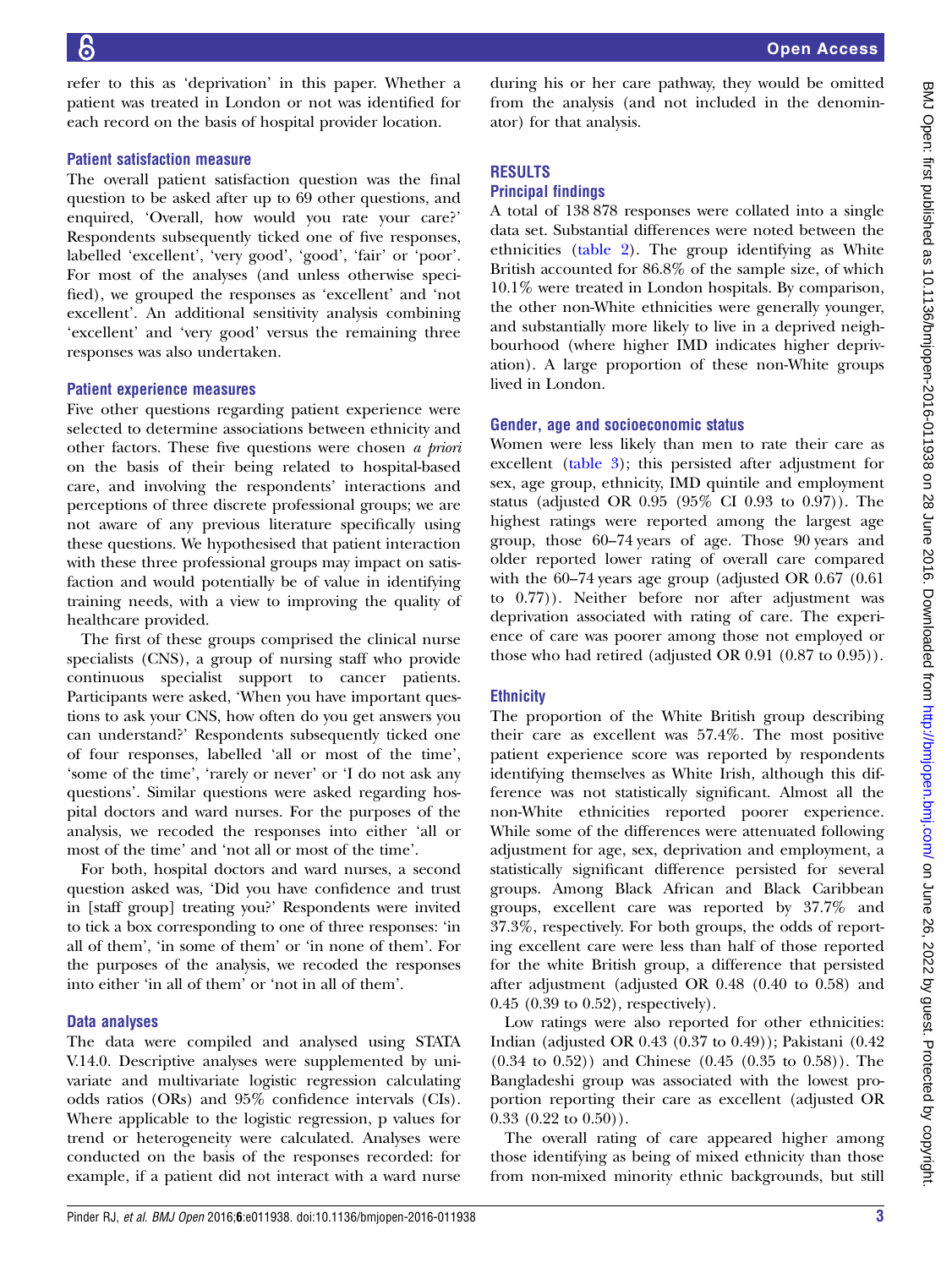<span id="page-3-0"></span>

|           | Table 2 Baseline characteristics of ethnic groupings, by sex, age, socioeconomic, employment status and place of |
|-----------|------------------------------------------------------------------------------------------------------------------|
| treatment |                                                                                                                  |

|                         | $n$ (%)        | <b>Male</b><br>(%) | <b>Median</b><br>age | ( IQR)           | <b>Median</b><br><b>IMD</b> | ( IQR)               | <b>Retired</b><br>$(\%)$ | <b>Treated in</b><br>London $(\%)$ |
|-------------------------|----------------|--------------------|----------------------|------------------|-----------------------------|----------------------|--------------------------|------------------------------------|
|                         |                |                    |                      |                  |                             |                      |                          |                                    |
| Participants            | 138 878 (100%) | 46.9               | 68                   | $(59 - 75)$      | 14.2                        | $(8.5 - 24.3)$       | 63.0                     | 13.4                               |
| White                   |                |                    |                      |                  |                             |                      |                          |                                    |
| <b>British</b>          | 115 875 (86.8) | 47.2               | 68                   | $(60 - 76)$      | 13.9                        | $(8.4 - 23.4)$       | 65.0                     | 10.1                               |
| Irish                   | 1094(0.8)      | 48.7               | 70                   | $(63 - 76)$      | 18.5                        | $(10.0 - 31.6)$      | 70.2                     | 38.5                               |
| Any other White         | 3277 (2.5)     | 42.6               | 64                   | $(53 - 73)$      | 18.0                        | $(10.4 - 29.9)$      | 48.8                     | 44.1                               |
| background              |                |                    |                      |                  |                             |                      |                          |                                    |
| <b>Black</b>            |                |                    |                      |                  |                             |                      |                          |                                    |
| African                 | 574 (0.4)      | 39.7               | 57                   | $(48 - 67)$      | 32.5                        | $(20.0 - 44.2)$      | 30.1                     | 69.3                               |
| Caribbean               | 908(0.7)       | 47.0               | 68                   | $(56 - 76)$      | 31.2                        | $(20.9 - 42.7)$      | 58.4                     | 60.1                               |
| White and Black African | 76 (0.1)       | 40.8               | 61                   | $(50 - 68)$ 27.0 |                             | $(14.4 - 38.9)$      | 38.8                     | 44.7                               |
| <b>White and Black</b>  | 123(0.1)       | 40.7               | 62                   | $(52-72)$ 27.3   |                             | $(15.7 - 43.1)$ 45.6 |                          | 26.8                               |
| Caribbean               |                |                    |                      |                  |                             |                      |                          |                                    |
| Any other Black         | 313(0.2)       | 44.7               | 57                   | $(49 - 70)$ 31.6 |                             | $(20.2 - 40.5)$      | 34.6                     | 69.7                               |
| background              |                |                    |                      |                  |                             |                      |                          |                                    |
| Asian                   |                |                    |                      |                  |                             |                      |                          |                                    |
| Bangladeshi             | 121(0.1)       | 56.3               | 54                   | $(45 - 64)$      | 38.2                        | $(22.2 - 51.8)$      | 25.5                     | 64.5                               |
| Indian                  | 1102(0.8)      | 43.4               | 63                   | $(53 - 72)$      | 20.4                        | $(12.4 - 31.8)$      | 45.2                     | 44.9                               |
| Pakistan                | 424(0.3)       | 47.2               | 59                   | $(46 - 68)$      | 30.1                        | $(18.0 - 45.2)$      | 30.9                     | 24.5                               |
| White and Asian         | 106(0.1)       | 35.9               | 57                   | $(48 - 67)$      | 17.8                        | $(8.2 - 28.6)$       | 31.4                     | 33.0                               |
| Any other Asian         | 603 (0.5)      | 39.0               | 59                   | $(48 - 68)$      | 20.6                        | $(12.7 - 32.6)$      | 34.3                     | 61.0                               |
| background              |                |                    |                      |                  |                             |                      |                          |                                    |
| Other                   |                |                    |                      |                  |                             |                      |                          |                                    |
| Chinese                 | 281(0.2)       | 40.6               | 58                   | $(48 - 66)$      | 20.5                        | $(10.4 - 34.8)$ 35.6 |                          | 43.1                               |
| Any other mixed         | 166(0.1)       | 36.1               | 56                   | $(47 - 67)$      | 20.5                        | $(12.5 - 29.5)$      | 31.0                     | 38.0                               |
| background              |                |                    |                      |                  |                             |                      |                          |                                    |
| Any other ethnic group  | 1088(0.8)      | 40.1               | 62                   | $(52 - 70)$      | 19.4                        | $(10.4 - 33.7)$      | 42.6                     | 47.2                               |
| Unknown                 | 7322 (5.5)     | 45.7               | 67                   | $(58 - 73)$      | 12.7                        | $(7.7 - 22.1)$       | 58.0                     | 14.0                               |

The IMD (2010) is the official statistic for neighbourhood-level deprivation in England and ranks each of the 32 482 neighbourhoods in order of deprivation. The IMD is a composite index comprising income, employment, health and disability, education skills and training, barriers to housing, crime and environmental metrics. It does not include ethnicity. It is based on the patient's registered address. In this analysis, the value provided for IMD is the median centile where a higher number indicates a higher level of deprivation. IMD, Index of Multiple Deprivation.

lower than those from the White British group. However, the mixed ethnic groups were comparatively small in number and, following adjustment, no statistical significance persisted except among those of White/ Asian mixed ethnicity (adjusted OR 0.51 (0.34 to 0.77)).

The results of the sensitivity analysis that grouped patients responding to the satisfaction question as 'excellent' or 'very good' together are reported in the online supplementary material. The results were broadly similar, with several of the results even more extreme among the ethnic minority groupings. The minor differences were that sex was not found to be significantly different after adjustment, while the trend for deprivation was found be statistically significant (after adjustment).

#### Perceptions of staff

Turning to communication with specific healthcare professionals [\(table 4\)](#page-5-0), it was notable that the White ethnic group (comprising White British, White Irish and White other) reported better experience than the Black and Asian groups (aggregated as in [table 3\)](#page-4-0).

Black and Asian ethnic groups reported poorer experience across all five of the healthcare professional questions both before and after adjustment [\(table 1](#page-1-0)). The White ethnic group reported best understanding among their interactions with the CNS (82.4%) followed by hospital doctors (76.9%) and then ward nursing staff (66.9%). The Black and Asian ethnic groups reported lower understanding in the range of 13–29% in relative terms, across all three professional groups, but with substantially lower understanding for ward nursing staff in absolute terms (58.5% and 59.0%, respectively).

Trust among the Black and Asian ethnic groups was considerably greater for doctors than for ward nursing staff. Among the Black ethnic group, 78.4% of respondents stated they had confidence and trust in all of the hospital doctors compared with 57.8% in ward nursing staff. Similarly, for respondents in the Asian ethnic group, the difference was 78.6% in hospital doctors compared with 60.0% in ward nurses. A smaller difference was observed for the White ethnic group, of 84.8% and 70.1%, respectively.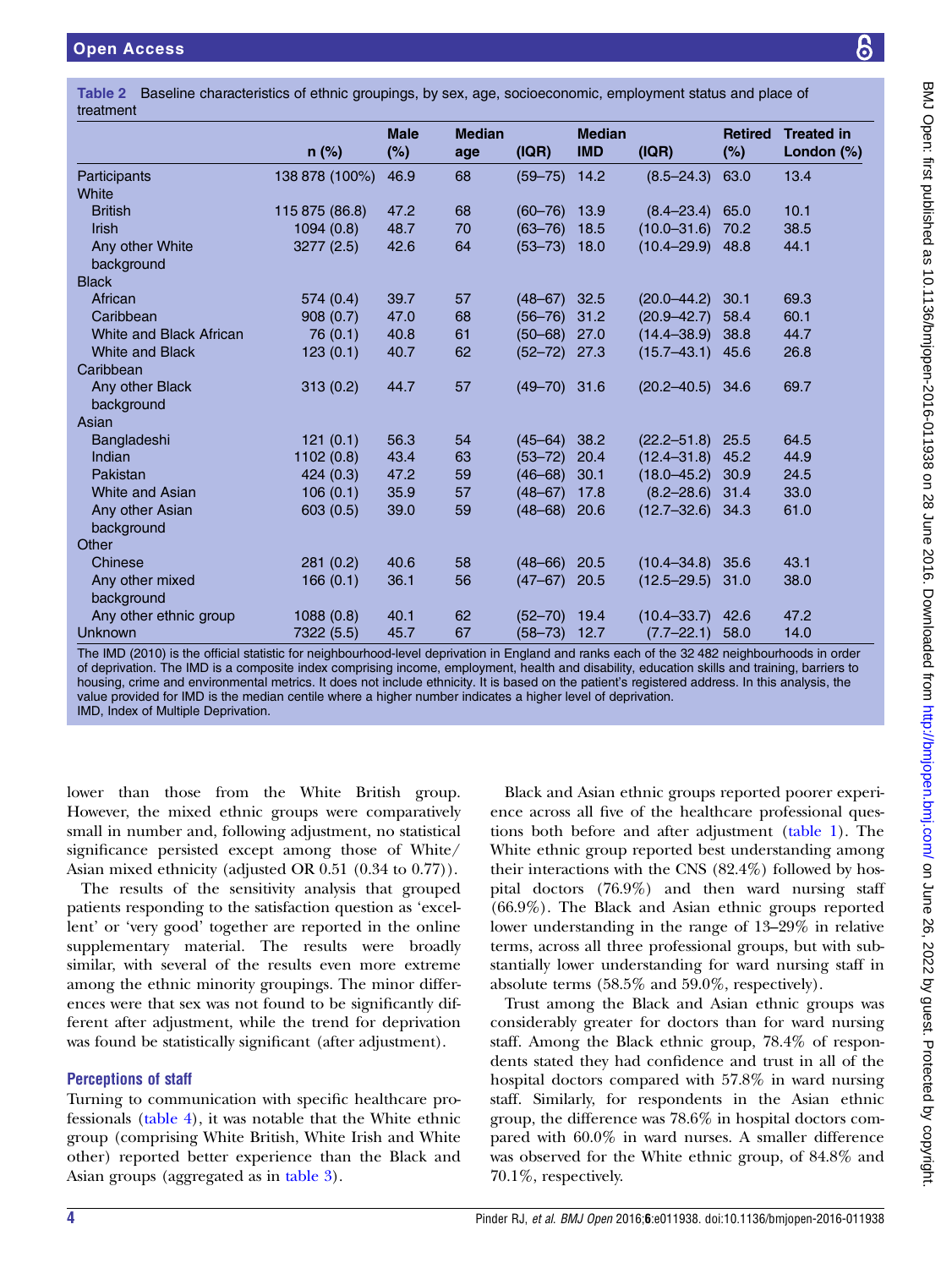<span id="page-4-0"></span>Table 3 Sociodemographic characteristics of population and overall satisfaction with NHS cancer care, with univariate and multivariate logistic regression, n=133 265

|                            | <b>Excellent</b> |           |                           |          |                           |
|----------------------------|------------------|-----------|---------------------------|----------|---------------------------|
|                            | n.               | <b>OR</b> | (95% CI)                  | AOR*     | (95% CI)                  |
| Sex (%)                    |                  |           |                           |          |                           |
| <b>Male</b>                | 35 797 (57.4)    | 1.00      |                           | 1.00     |                           |
| Female                     | 39 376 (55.5)    | 0.92      | $(0.91$ to $0.95)$        | 0.95     | $(0.93 \text{ to } 0.97)$ |
|                            |                  | p Value   | < 0.001                   | p Value  | < 0.001                   |
| Age group (years)          |                  |           |                           |          |                           |
| Under 30                   | 521 (53.4)       | 0.83      | $(0.73 \text{ to } 0.95)$ | 0.88     | $(0.77 \text{ to } 1.01)$ |
| $30 - 44$                  | 2920 (52.7)      | 0.81      | $(0.77 \text{ to } 0.86)$ | 0.88     | $(0.82 \text{ to } 0.93)$ |
| $45 - 59$                  | 14 745 (54.2)    | 0.85      | $(0.83 \text{ to } 0.88)$ | 0.88     | $(0.85 \text{ to } 0.92)$ |
| $60 - 74$                  | 36 068 (57.9)    | 1.00      |                           | 1.00     |                           |
| $75 - 89$                  | 19 306 (56.5)    | 0.94      | $(0.92 \text{ to } 0.97)$ | 0.94     | $(0.92 \text{ to } 0.97)$ |
| $90+$                      | 669 (48.9)       | 0.69      | $(0.62 \text{ to } 0.77)$ | 0.67     | $(0.61 \text{ to } 0.77)$ |
|                            |                  | p Valuet  | < 0.001                   | p Valuet | 0.80                      |
| Ethnic group               |                  |           |                           |          |                           |
| White                      |                  |           |                           |          |                           |
| <b>British</b>             | 63 806 (57.4)    | 1.00      |                           | 1.00     |                           |
| <b>Irish</b>               | 617 (59.0)       | 1.07      | $(0.94 \text{ to } 1.21)$ | 1.06     | $(0.93 \text{ to } 1.20)$ |
| Any other White background | 1516 (48.4)      | 0.70      | $(0.65 \text{ to } 0.75)$ | 0.71     | $(0.66 \text{ to } 0.76)$ |
| Black                      |                  |           |                           |          |                           |
| African                    | 203 (37.7)       | 0.45      | $(0.38 \text{ to } 0.54)$ | 0.48     | $(0.40 \text{ to } 0.58)$ |
| Caribbean                  | 318 (37.3)       | 0.44      | $(0.38 \text{ to } 0.51)$ | 0.45     | $(0.39 \text{ to } 0.52)$ |
| White and Black African    | 32 (42.7)        | 0.55      | $(0.35 \text{ to } 0.87)$ | 0.69     | $(0.42 \text{ to } 1.12)$ |
| White and Black Caribbean  | 60 (50.9)        | 0.77      | $(0.53 \text{ to } 1.10)$ | 0.78     | $(0.54 \text{ to } 1.14)$ |
| Any other Black background | 122 (40.7)       | 0.51      | $(0.40 \text{ to } 0.64)$ | 0.52     | $(0.41 \text{ to } 0.65)$ |
| Asian                      |                  |           |                           |          |                           |
| Bangladeshi                | 33 (28.2)        | 0.29      | $(0.20 \text{ to } 0.44)$ | 0.33     | $(0.22 \text{ to } 0.50)$ |
| Indian                     | 381 (36.1)       | 0.42      | $(0.37 \text{ to } 0.48)$ | 0.43     | $(0.37 \text{ to } 0.49)$ |
| Pakistan                   | 145 (34.9)       | 0.40      | $(0.33 \text{ to } 0.49)$ | 0.42     | $(0.34 \text{ to } 0.52)$ |
| <b>White and Asian</b>     | 43 (41.4)        | 0.52      | $(0.35 \text{ to } 0.77)$ | 0.51     | $(0.34 \text{ to } 0.77)$ |
| Any other Asian background | 233 (40.2)       | 0.50      | $(0.42 \text{ to } 0.59)$ | 0.53     | $(0.44 \text{ to } 0.63)$ |
| Other                      |                  |           |                           |          |                           |
| Chinese                    | 97 (36.3)        | 0.42      | $(0.33 \text{ to } 0.54)$ | 0.45     | $(0.35 \text{ to } 0.58)$ |
| Any other mixed background | 80 (51.0)        | 0.77      | $(0.56 \text{ to } 1.06)$ | 0.80     | $(0.58 \text{ to } 1.10)$ |
| Any other ethnic group     | 492 (47.2)       | 0.66      | $(0.59 \text{ to } 0.75)$ | 0.69     | $(0.60 \text{ to } 0.78)$ |
|                            |                  | p Value‡  | < 0.001                   | p Value‡ | < 0.001                   |
| <b>IMD</b> quintile        |                  |           |                           |          |                           |
| First (least deprived)     | 18 323 (57.0)    | 1.03      | $(0.99 \text{ to } 1.06)$ | 1.01     | $(0.98 \text{ to } 1.05)$ |
| Second                     | 18 006 (56.9)    | 1.02      | $(0.99 \text{ to } 1.05)$ | 1.00     | $(0.97 \text{ to } 1.04)$ |
| <b>Third</b>               | 15 946 (56.4)    | 1.00      |                           | 1.00     |                           |
| Fourth                     | 12 622 (55.6)    | 0.97      | $(0.93 \text{ to } 1.00)$ | 1.00     | $(0.96 \text{ to } 1.03)$ |
| Fifth (most deprived)      | 9817 (55.4)      | 0.96      | $(0.92 \text{ to } 1.00)$ | 1.03     | $(0.99 \text{ to } 1.07)$ |
|                            |                  | p Valuet  | < 0.001                   | p Valuet | 0.77                      |
| <b>Employment status</b>   |                  |           |                           |          |                           |
| Full time                  | 12 312 (56.6)    | 0.97      | $(0.95 \text{ to } 1.01)$ | 1.06     | $(1.02 \text{ to } 1.11)$ |
| Part time                  | 6666 (56.8)      | 0.99      | $(0.95 \text{ to } 1.02)$ | 1.06     | $(1.01 \text{ to } 1.11)$ |
| Retired                    | 46 793 (57.2)    | 1.00      |                           | 1.00     |                           |
| Other                      | 7730 (52.0)      | 0.81      | $(0.78 \text{ to } 0.84)$ | 0.91     | $(0.87 \text{ to } 0.95)$ |
|                            |                  | p Value‡  | < 0.001                   | p Value‡ | < 0.001                   |

\*Adjusted for sex, age group, ethnicity, IMD quintile and employment status.

†For trend.

‡For heterogeneity.

AOR, adjusted OR; IMD, Index of Multiple Deprivation; NHS, National Health Service.

#### **DISCUSSION**

#### Statement of principal findings

Patients from ethnic minority backgrounds receiving cancer care in England report statistically significant poorer satisfaction of overall care as well as poorer experience communicating with specific groups of healthcare professionals. While some of this difference can be attributed to sociodemographic factors, an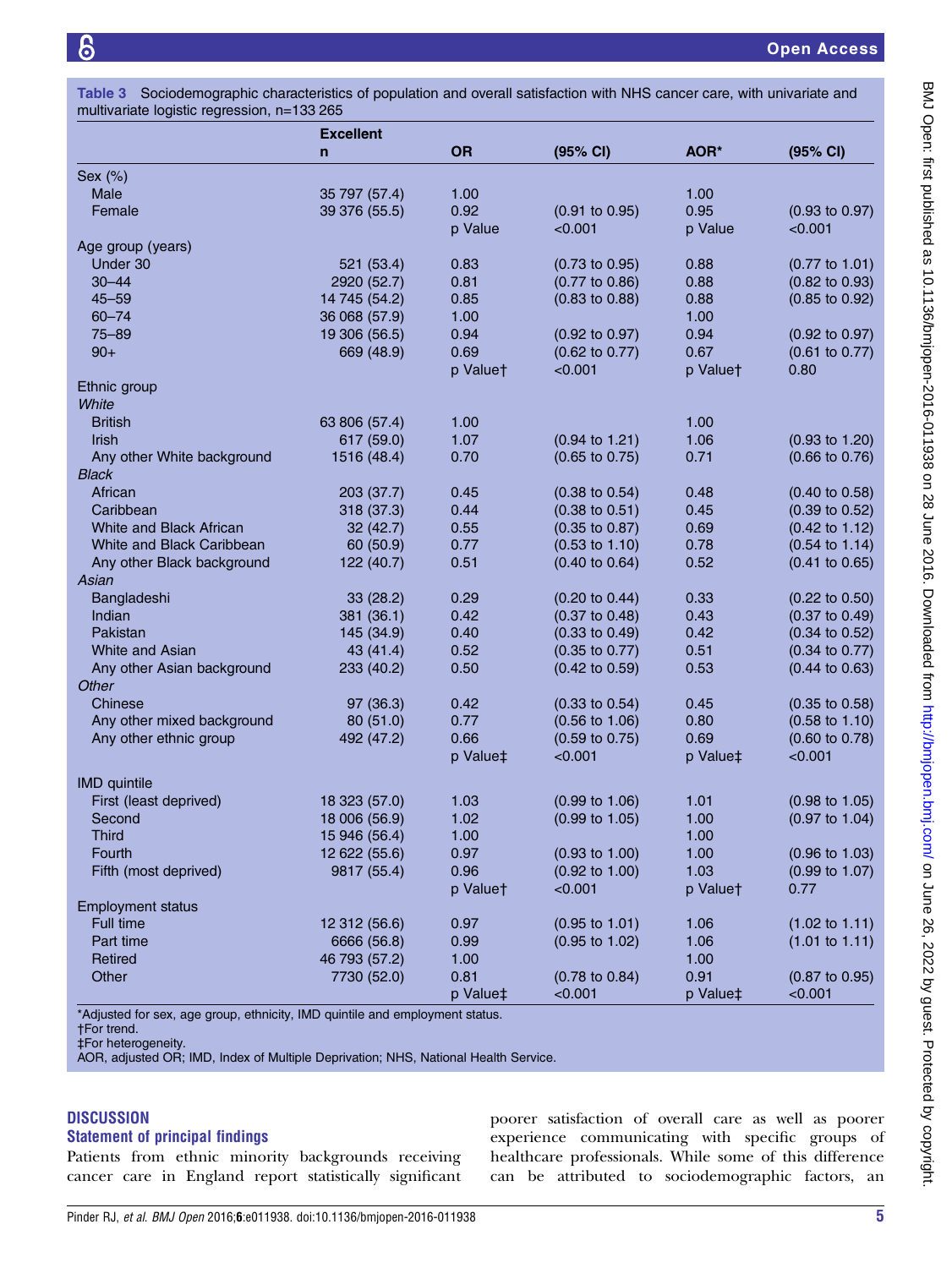<span id="page-5-0"></span>

| Patient experience metrics by ethnic grouping (see optional presentation of unadjusted ORs in table 1)<br><b>Table 4</b> |               |           |                           |          |                           |
|--------------------------------------------------------------------------------------------------------------------------|---------------|-----------|---------------------------|----------|---------------------------|
|                                                                                                                          | <b>Yes</b>    |           |                           |          |                           |
|                                                                                                                          | n             | <b>OR</b> | (95% CI)                  | AOR*     | (95% CI)                  |
| Rated care overall as excellent (%) (Q70)                                                                                |               |           |                           |          |                           |
| White                                                                                                                    | 65 939 (57.1) | 1.00      |                           | 1.00     |                           |
| <b>Black</b>                                                                                                             | 735 (39.0)    | 0.48      | $(0.44 \text{ to } 0.53)$ | 0.50     | $(0.45 \text{ to } 0.55)$ |
| Asian                                                                                                                    | 835 (36.8)    | 0.44      | $(0.40 \text{ to } 0.48)$ | 0.45     | $(0.41 \text{ to } 0.50)$ |
| Other                                                                                                                    | 669 (45.6)    | 0.63      | $(0.57 \text{ to } 0.70)$ | 0.65     | $(0.59 \text{ to } 0.73)$ |
| Total responses: 121 045                                                                                                 |               | p Value‡  | < 0.001                   | p Value‡ | < 0.001                   |
| Always understood CNS (%) (Q24)                                                                                          |               |           |                           |          |                           |
| White                                                                                                                    | 79 732 (82.4) | 1.00      |                           | 1.00     |                           |
| <b>Black</b>                                                                                                             | 1256 (77.0)   | 0.72      | $(0.64 \text{ to } 0.80)$ | 0.78     | $(0.69 \text{ to } 0.88)$ |
| Asian                                                                                                                    | 1452 (78.4)   | 0.77      | $(0.69 \text{ to } 0.86)$ | 0.78     | $(0.69 \text{ to } 0.88)$ |
| Other                                                                                                                    | 1026 (81.6)   | 0.95      | $(0.82 \text{ to } 1.09)$ | 0.97     | $(0.84 \text{ to } 1.13)$ |
| Total responses: 101 503                                                                                                 |               | p Value‡  | < 0.001                   | p Value‡ | < 0.001                   |
| Always understood hospital doctor (%) (Q37)                                                                              |               |           |                           |          |                           |
| White                                                                                                                    | 60 724 (76.9) | 1.00      |                           | 1.00     |                           |
| <b>Black</b>                                                                                                             | 869 (71.1)    | 0.74      | $(0.65 \text{ to } 0.84)$ | 0.87     | $(0.76 \text{ to } 0.99)$ |
| Asian                                                                                                                    | 1098 (69.2)   | 0.68      | $(0.61 \text{ to } 0.75)$ | 0.71     | $(0.64 \text{ to } 0.80)$ |
| Other                                                                                                                    | 766 (72.1)    | 0.76      | $(0.68 \text{ to } 0.89)$ | 0.81     | $(0.70 \text{ to } 0.93)$ |
| Total responses: 82 845                                                                                                  |               | p Value‡  | < 0.001                   | p Value‡ | < 0.001                   |
| Always had confidence in and trusted hospital doctor (%) (Q38)                                                           |               |           |                           |          |                           |
| White                                                                                                                    | 67 288 (84.8) | 1.00      |                           | 1.00     |                           |
| <b>Black</b>                                                                                                             | 978 (78.4)    | 0.65      | $(0.57 \text{ to } 0.74)$ | 0.74     | $(0.64 \text{ to } 0.86)$ |
| Asian                                                                                                                    | 1245 (78.6)   | 0.65      | $(0.58 \text{ to } 0.74)$ | 0.76     | $(0.67 \text{ to } 0.87)$ |
| Other                                                                                                                    | 856 (80.4)    | 0.73      | $(0.63 \text{ to } 0.85)$ | 0.81     | $(0.69 \text{ to } 0.95)$ |
| Total responses: 83 212                                                                                                  |               | p Value‡  | < 0.001                   | p Value‡ | < 0.001                   |
| Always understood ward nurse (%) (Q41)                                                                                   |               |           |                           |          |                           |
| White                                                                                                                    | 52 757 (66.9) | 1.00      |                           | 1.00     |                           |
| <b>Black</b>                                                                                                             | 721 (58.5)    | 0.70      | $(0.62 \text{ to } 0.78)$ | 0.75     | $(0.66 \text{ to } 0.84)$ |
| Asian                                                                                                                    | 929 (59.0)    | 0.71      | $(0.64 \text{ to } 0.79)$ | 0.73     | $(0.66 \text{ to } 0.81)$ |
| Other                                                                                                                    | 676 (63.4)    | 0.86      | $(0.76 \text{ to } 0.97)$ | 0.86     | $(0.76 \text{ to } 0.98)$ |
| Total responses: 82 712                                                                                                  |               | p Value‡  | < 0.001                   | p Value‡ | < 0.001                   |
| Always had confidence in and trusted ward nurse (%) (Q42)                                                                |               |           |                           |          |                           |
| White                                                                                                                    | 55 425 (70.1) | 1.00      |                           | 1.00     |                           |
| <b>Black</b>                                                                                                             | 717 (57.8)    | 0.58      | $(0.52 \text{ to } 0.63)$ | 0.58     | $(0.52 \text{ to } 0.66)$ |
| Asian                                                                                                                    | 950 (60.0)    | 0.63      | $(0.58 \text{ to } 0.71)$ | 0.68     | $(0.61 \text{ to } 0.76)$ |
| Other                                                                                                                    | 692 (64.8)    | 0.78      | $(0.69 \text{ to } 0.89)$ | 0.82     | $(0.72 \text{ to } 0.93)$ |
| Total responses: 82 909                                                                                                  |               | p Value‡  | < 0.001                   | p Value‡ | < 0.001                   |

Ethnic groups were aggregated into the categories displayed in [table 2.](#page-3-0)

\*Adjusted for sex, age group, ethnic group, IMD quintile and employment status.

‡For heterogeneity.

AOR, adjusted OR; CNS, clinical nurse specialist; IMD, Index of Multiple Deprivation.

apparent gap remains in satisfaction and experience of patients with cancer for these ethnic minority patients.

#### Ethnicity and epidemiology

That ethnic minority patients report poorer experience with their care may be described by one or more of three general explanations: their reporting is biased or confounded by non-response or other factors; they may have different expectations of care; or they may actually receive objectively poorer care. Work from Australia has already identified some of the challenges that immigrant populations face, $2^{22}$   $2^{3}$  and it is notable that those identifying as being of Chinese ethnicity report such low levels of satisfaction in our analysis, albeit with low numbers reporting.

In respect of possible confounding by health status, our study did not examine variation in diagnosis or disease course. There is evidence that patients from ethnic minority backgrounds may present later in breast cancer[.27 28](#page-7-0) Certain cancer types may also be associated with a range of genetic and environmental exposures, $29$ which may confound the association between ethnicity and experience. Yet differences may be influenced by differing expectations of care: it is possible that by adapting care to suit the needs of the majority (White) population, a reverse effect will occur for ethnic minorities.

Similar to the highest ratings being reported among the largest ethnic group, the highest ratings were also reported among the largest age group. Likewise, this may indicate best adaptation of services to the largest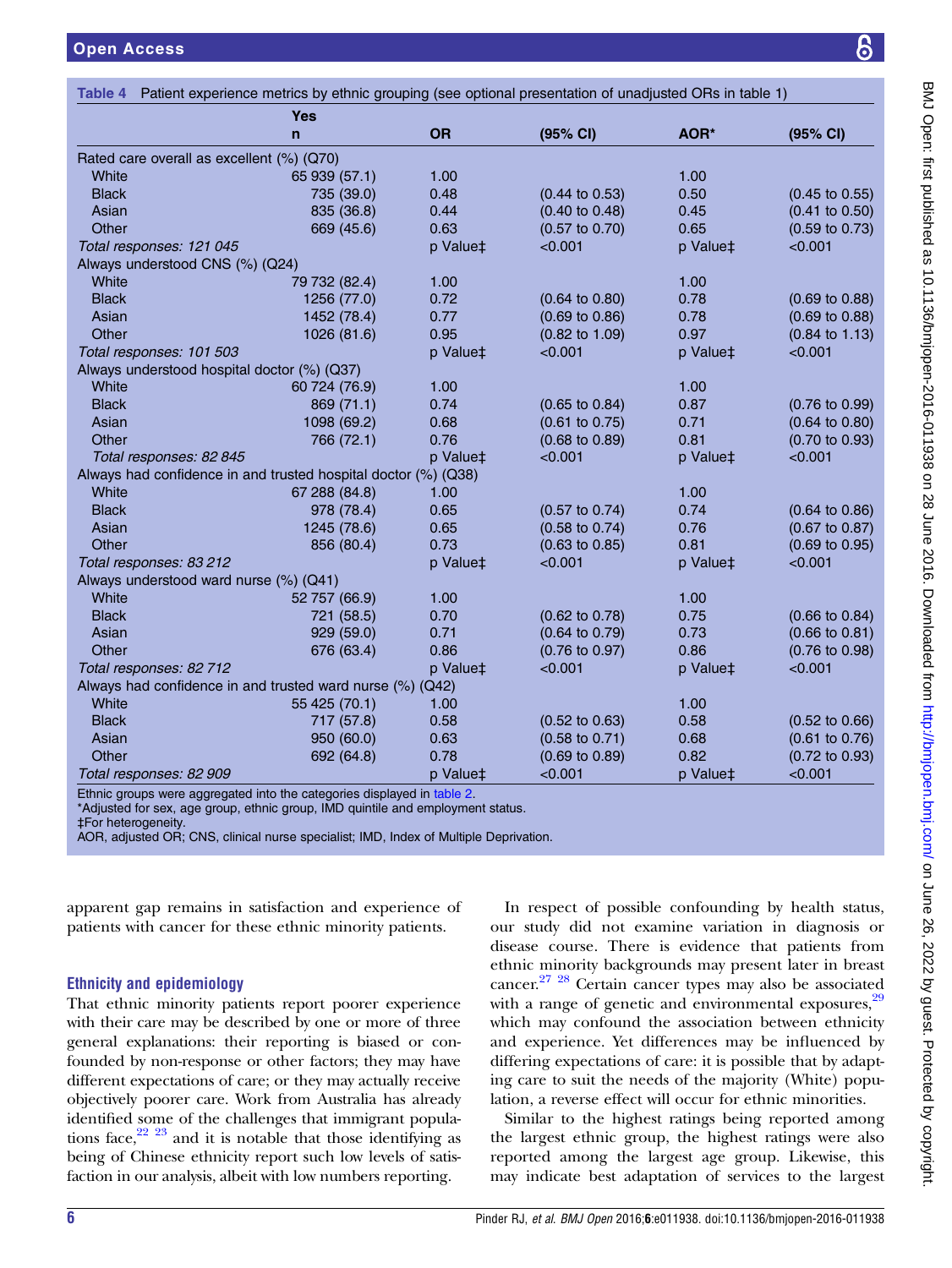'customer base'. Yet notable among the findings was the apparently steep drop-off in experience for patients 90 years or older. It is not possible to determine whether a patient completed the questionnaire personally or whether it was done through a proxy. It is possible that for older patients a higher proportion of questionnaires were completed by family members or carers, and this may contribute to the poorer experience reported.

#### Ethnicity and communication

A notable success to emerge from the data set is the positive patient experience associated with understanding the CNS. While a drop-off is noted for the minority ethnic groups compared with the White ethnic group, the proportion of ethnic minority patients who understood their CNS all or most of the time was above 75%: this was higher than for hospital doctors or ward nurses. This would suggest that successful communication with minority ethnicity patients is possible, and that perhaps with appropriate continuity of care, training and effort, a better quality of communication is possible for other staff groups.

It is concerning that the rating for ward nursing staff is lower overall than for the other two professional groups. A partial explanation may be that patients are admitted and come into contact with ward nursing staff during the more acute phases of their illness. It is therefore possible that patients are more acutely unwell at these times, and this may account for poorer experience overall. However, several alternative explanations are also possible that may contribute to the differential rating. Nursing care for inpatients seldom occurs on specialist cancer wards, and therefore general ward nurses are less likely to have specialist cancer knowledge. With the advent of CNS it is also possible that CNS recruitment has drawn away cancer expertise from ward nursing, leaving behind a culture that is comparatively de-skilled as nursing specialisms emerge. Ward nursing staff also present challenges for identification, as patients may not differentiate between qualified nurses and healthcare assistants (who are usually less trained ward-based care staff). Accordingly, the assessment of ward nurses may encompass a number of non-nurse clinicians. Finally, nursing staff may also be rated on a number of nonclinical factors including the quality of other services such as provision of food. Yet, none of these explanations clearly account for the poorer reported experience between ethnic groups.

#### Strengths and weaknesses

The key strength of this study is that we have been able to quantify, with good statistical power, the associations between ethnicity and a range of patient experience metrics.

It is not possible for us to ascertain the reasons for nonresponse. First, while a 69.4% response rate is consistent with other surveys of this type, there is a likelihood that non-response bias may mask or exacerbate some effects: less satisfied patients may be less inclined to respond. In

terms of statistical precision, estimates provided by the company that runs the survey (Quality Health Ltd) state that the  $95\%$  CI is  $\pm 0.3\%$  for point estimates for each of the 2 years included. $^{26}$  $^{26}$  $^{26}$  By compiling 2 years of data, this precision is further improved. Second, the questionnaire involves sections to be 'skipped' if the questions are not relevant to the participant. For example, patients seen only as outpatients may not be able to answer questions about ward nurses. In this way, it is not possible to account for question-specific non-response. Questionlevel response counts are included in [table 4.](#page-5-0)

However, it is at the conceptual level of ethnicity that this study posed its greatest limitation. Ethnicity in this study was collected by a process of self-identification, which is valid. Yet, ethnicity itself can be fluid and may be confounded by issues of language and culture. While one may argue that ethnicity is a proxy for these other factors, to what extent language may present a key barrier to successful communication is uncertain. This is relevant in the context of receiving, managing and judging care, but also in completing the questionnaire. As proposed for older patients who rate care more poorly, it may be family members or other carers who are more likely to complete the questionnaire for patients unable to read English. Likewise, it is possible that language barriers will contribute to non-response. Whether response may be associated with more polarised experience is impossible to determine from the data sets employed.

Previous reports and studies have shown that ethnicity is associated with reported experience although not always negatively.[30](#page-7-0) Previous work in the UK on patient experience and general practice has suggested that ethnic minority patients have a tendency to report poorer experience, although some of this effect was attributed to the clustering of Asian patients in poorly performing urban practices. $31$  However, the same study noted inconsistent findings for the Black ethnic group.

Comparisons between the UK and USA should be treated with caution, due to the material differences in health system design, but also because of the differences in ethnic categorisation (the Asian group in the UK is applied to people of southern Asian extraction, not the Far East). There has also been discussion over whether ethnic minority clustering may contribute to the lower patient experience ratings observed for patients receiv-ing cancer care in London hospitals.<sup>[32](#page-7-0)</sup>

#### **Implications**

The fact that 89% of the White ethnic group rate their care as excellent or very good is a success and should not be ignored. However, ethnic minority populations tend to be clustered (largely in urban areas), meaning that while representing <15% of the population overall, they account for much larger proportions of the patient population in some hospitals. Despite the introduction of advanced communication skills training for senior cancer clinicians within the health service, a better understanding of what ethnic minority patients with cancer expect